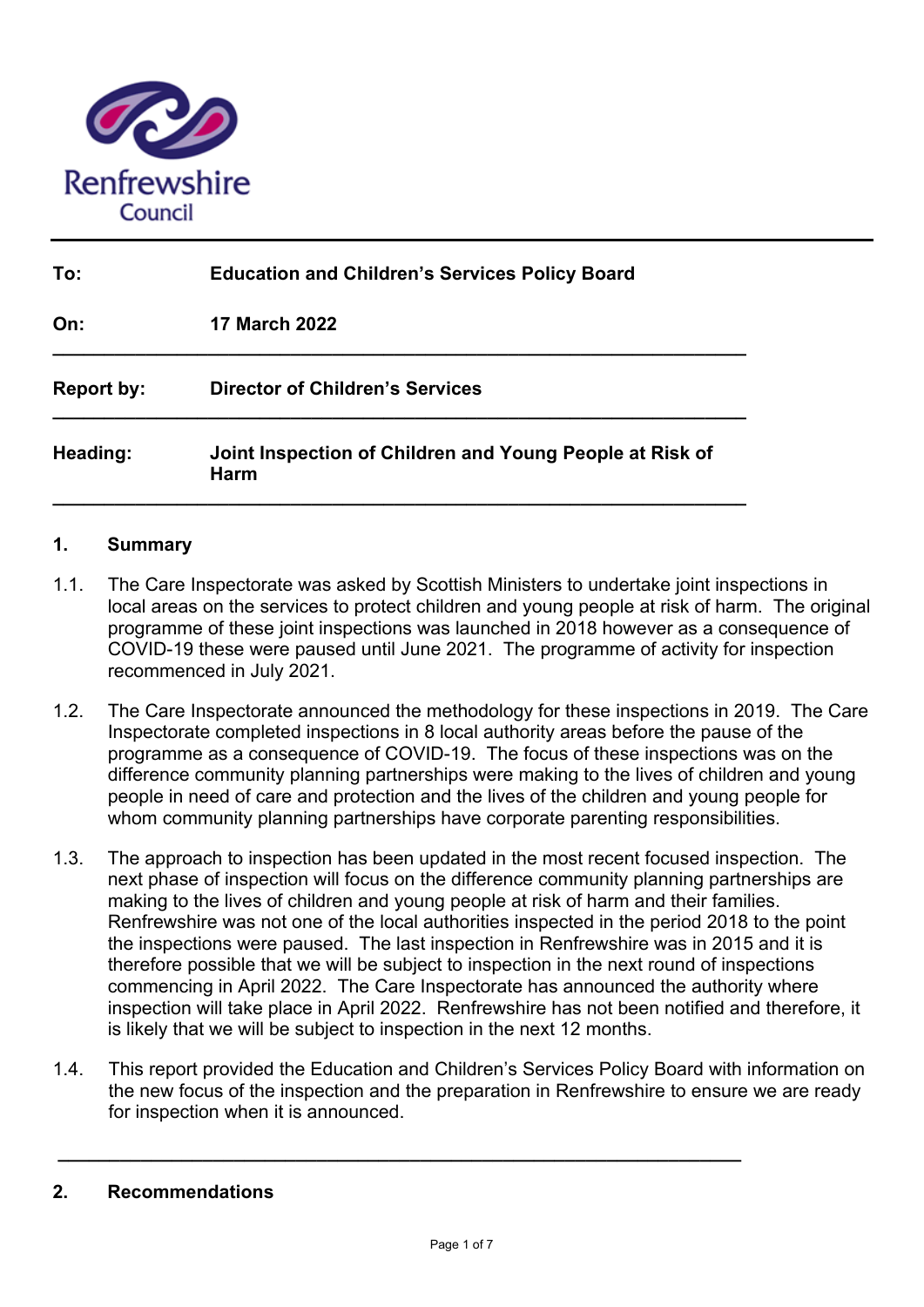- 2.1. The Education and Children's Services Policy Board is asked to note:
	- i. the information on the inspection approach being adopted by the Care Inspectorate in relation to children and young people at risk of harm; and
	- ii. that self-evaluation work is being progressed to prepare for the involvement of Renfrewshire in future inspection programme.

## **3. Background**

- 3.1. The Scottish Government set out an improvement programme in respect of the child protection system in Scotland. The improvement placed the wellbeing of children at the heart of all work and recommitted to ensuring that child protection remained everyone's responsibility. As part of the improvement programme the Scottish Government asked the Care Inspectorate to lead a model of inspection with other scrutiny agencies including Health Improvement Scotland, Her Majesty's Inspectorate of Constabulary for Scotland and Education Scotland. These inspections focused on the experiences and outcomes for children and young people in need of protection and those who were receiving support from agencies under corporate parenting approaches.
- 3.2. The Care Inspectorate announced the methodology for the inspection approach in 2018. To support local areas to evaluate their services in 2018, the Care Inspectorate published a quality improvement framework guidance "A quality framework for children and young people in need of care and protection". This guidance was updated in 2019 (accessed via this link) and remains in place for the inspections. Services in Renfrewshire will use this document to assess the impact on those children and young people requiring support and protection.
- 3.3. The programme of inspections commenced in April 2018 and continued until March 2020 when the decision was made to pause inspections due to the COVID-19 pandemic. The Care Inspectorate completed inspections and published reports in respect of 8 local authority areas prior to the decision to pause the inspection programme.
- 3.4. In July 2021 the Care Inspectorate announced that it would recommence and complete the inspection programme. The Care Inspectorate also announced a refresh of the focus of inspections from July 2021. The focus of inspection is looking at the differences community planning partnerships are making to the lives of children and young people at risk of harm and their families.
- 3.5. The joint inspection of children and young people at risk of harm will seek assurance on the extent to which services working together can show:
	- Children and young people are safer because risks have been identified early and responded to effectively.
	- Children and young people's lives improve with high quality planning and support, ensuring they experienced sustained loving and nurturing relationships to keep them safe from further harm.
	- Children and young people and families are meaningfully and appropriately involved in decisions about their lives. They influence service planning, delivery and improvement.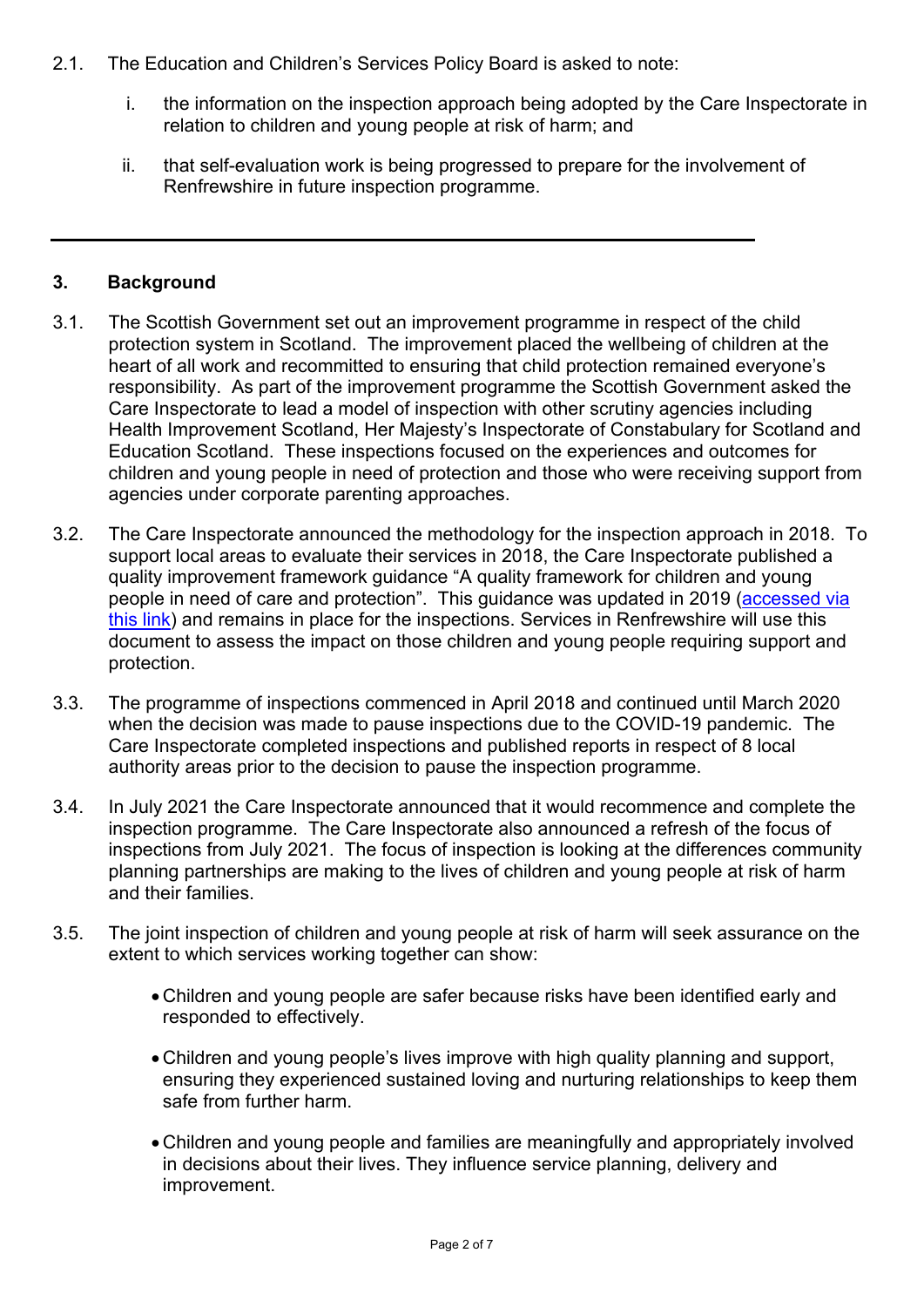- Collaborative strategic leadership, planning and operational management ensure high standards of service delivery.
- 3.6. The Care Inspectorate have indicated they will also consider the impact of the COVID-19 pandemic on how services practised and ensured that children and young people were safe. The inspection will be conducted by the Care Inspectorate, Health Improvement Scotland, Her Majesty's Inspectorate of Constabulary for Scotland and Education Scotland and include the participation of young inspection volunteers who have direct experience of care or the protection services.
- 3.7. The inspection will consider and review evidence in relation to all 22 quality indicators contained detailed in appendix 1. The evidence will be used to examine how local areas are delivering in the inspection statements detailed in paragraph 3.5. The final report on the inspection will provide an evaluative grade for quality indicator 2.1: impact on children and young people. Appendix 2 provides information on the evaluation grades used by the Care Inspectorate.
- 3.8. The Care Inspectorate will advise local areas of their intention to conduct an inspection 4 weeks prior to it commencing. The inspection activity will include:
	- Face to face meetings with children and young people, their parents and carers.
	- A survey of children and young people and their parents or carers.
	- A review of a sample of children and young people's files.
	- Documentation and position statements provided by services.
	- Staff survey and focus groups with staff.
	- Meetings with senior leadership team and decision makers.
- 3.9. The inspection will have two phases. The first phase will involve professional discussions between the Chief Officers, Renfrewshire Child Protection Committee and the Care Inspectorate, a staff survey and a review of 60 children's files by the Care Inspectorate. A survey for children and young people will be put in place and the information from that survey alongside the results from the staff survey and the fie reading will inform phase two of the inspection. Phase two will include focus groups for staff, meetings with a range of stakeholders and meetings with children and their parents.
- 3.10. The Continuous Improvement Sub-Group of Renfrewshire Child Protection Committee will lead the self-evaluation and preparation for inspection locally. The preparation will include conducting a multi-agency file audit, review of current practice and address any areas for development.

 $\mathcal{L}_\mathcal{L} = \{ \mathcal{L}_\mathcal{L} = \{ \mathcal{L}_\mathcal{L} = \{ \mathcal{L}_\mathcal{L} = \{ \mathcal{L}_\mathcal{L} = \{ \mathcal{L}_\mathcal{L} = \{ \mathcal{L}_\mathcal{L} = \{ \mathcal{L}_\mathcal{L} = \{ \mathcal{L}_\mathcal{L} = \{ \mathcal{L}_\mathcal{L} = \{ \mathcal{L}_\mathcal{L} = \{ \mathcal{L}_\mathcal{L} = \{ \mathcal{L}_\mathcal{L} = \{ \mathcal{L}_\mathcal{L} = \{ \mathcal{L}_\mathcal{$ 

## **Implications of this report**

- **1. Financial**  None.
- **2. HR and Organisational Development**  None.
- **3. Community/Council Planning**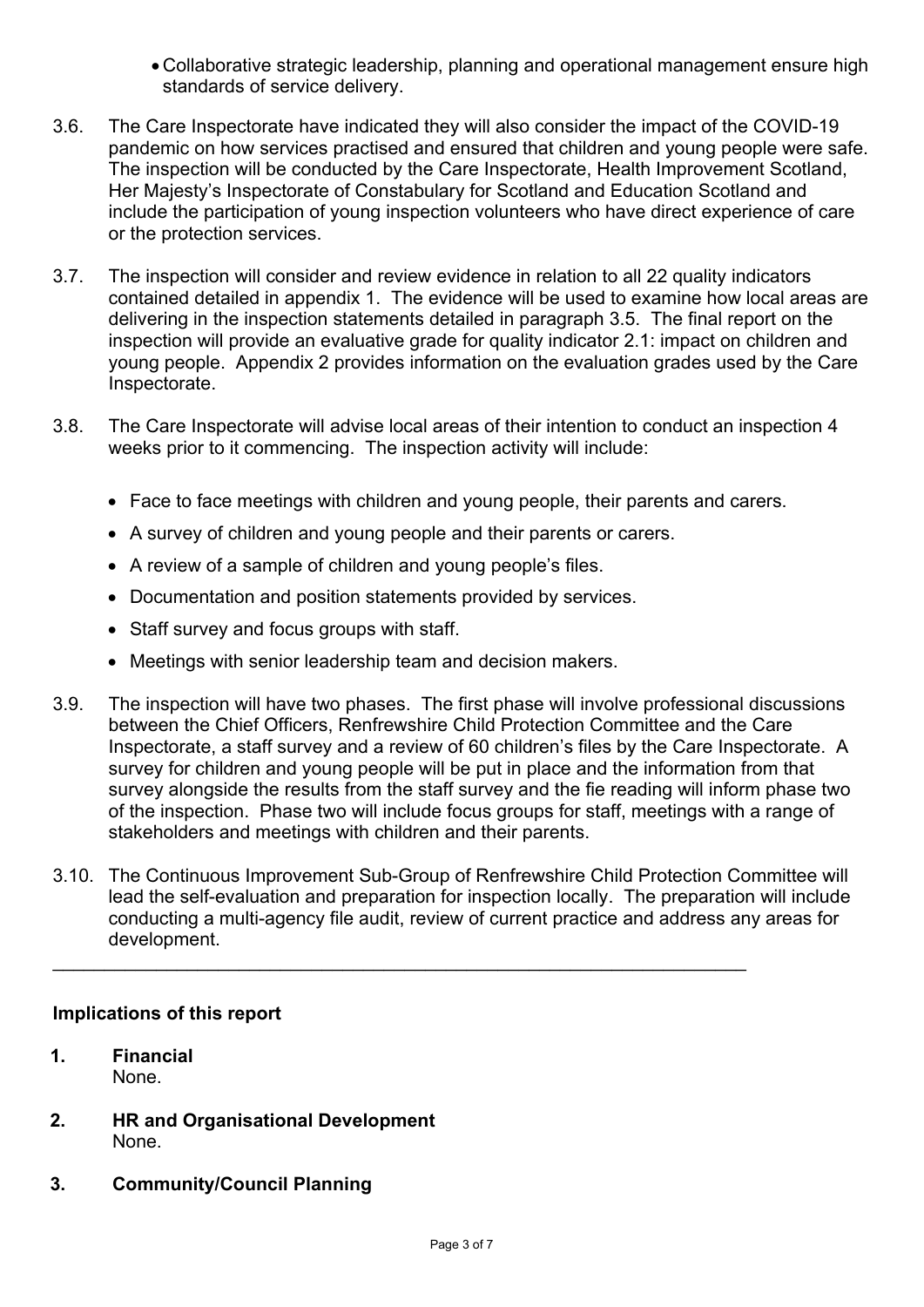- Our Renfrewshire is safe The inspection approach seeks to demonstrate that services in Renfrewshire are working together to protect children and young people at risk of harm.
- Building strong, safe and resilient communities - The inspection approach seeks to demonstrate that services in Renfrewshire are working together to protect children and young people at risk of harm.

## **4. Legal**  None.

- **5. Property/Assets**  None.
- **6. Information Technology**  None.

#### **7. Equality and Human Rights**  A requirement of the Council's Conditions of the Grant is that services comply with the Equality Act 2010.

- **8. Health and Safety**  None.
- **9. Procurement**  None.
- **10. Risk**  None.
- **11. Privacy Impact**  None.
- **12. Cosla Policy Position**  None.
- **13. Climate Risk**  None.

## **List of Background Papers**  None.

**\_\_\_\_\_\_\_\_\_\_\_\_\_\_\_\_\_\_\_\_\_\_\_\_\_\_\_\_\_\_\_\_\_\_\_\_\_\_\_\_\_\_\_\_\_\_\_\_\_\_\_\_\_\_\_\_\_\_\_\_\_\_\_\_\_\_\_** *Children's Services JT/LG/KO 15/02/2022*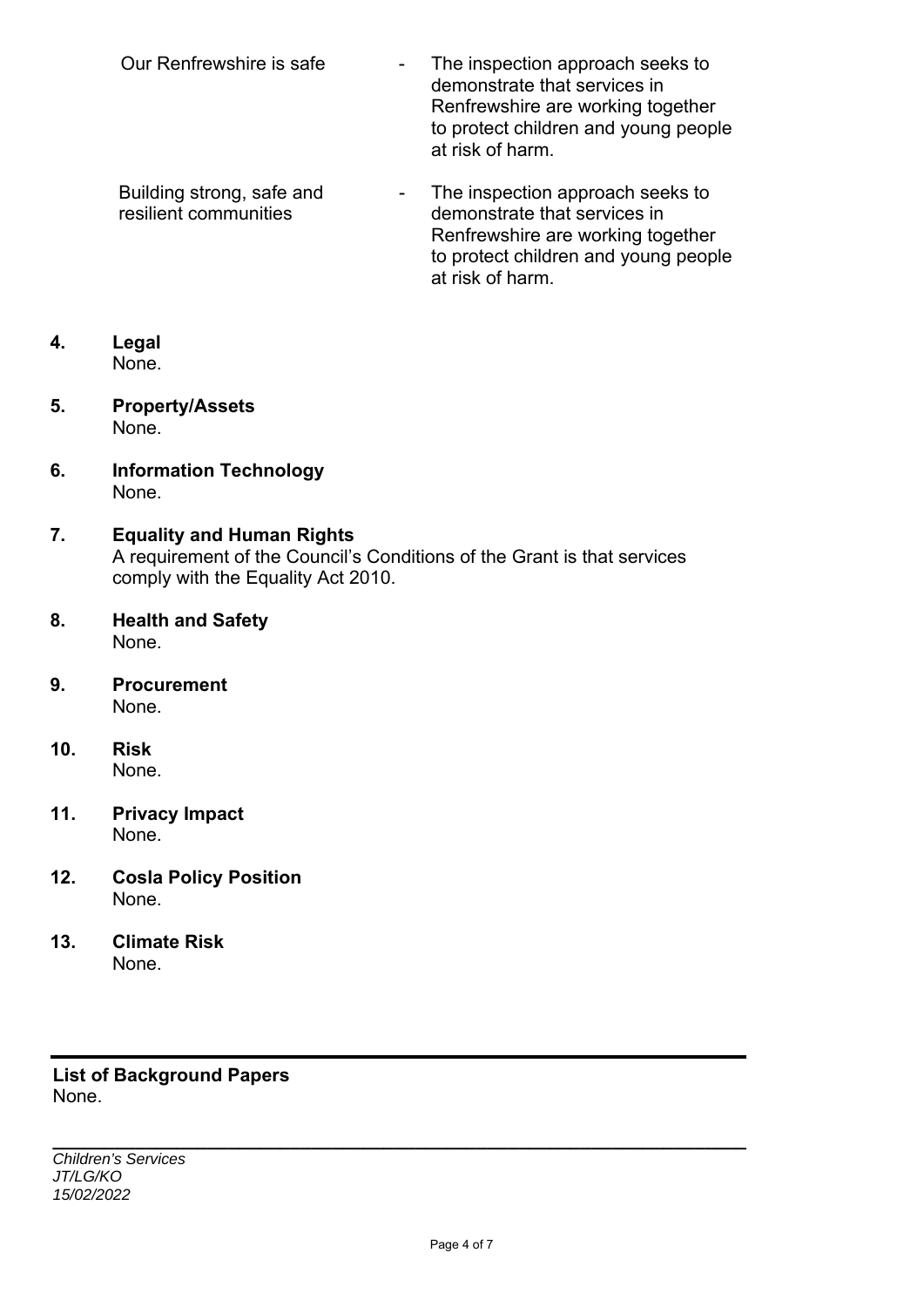**Author**: John Trainer, Head of Child Care and Criminal Justice john.trainer@renfrewshire.gov.uk 0141 618 6860

**Appendix 1** 

# **2. The quality indicators**

| <b>What key</b><br>outcomes have we<br>achieved?                                                                   | How well do we<br>meet the needs of<br>our stakeholders?                                                                  | <b>How good is</b><br>our delivery<br>of services for<br>children, young<br>people and<br>families?                                                                                                                                          | How good is<br>our operational<br>management?                                                                                                                                                                                                                                                                                                                                                              | How good is our<br>leadership?                                                                                                                                                            |
|--------------------------------------------------------------------------------------------------------------------|---------------------------------------------------------------------------------------------------------------------------|----------------------------------------------------------------------------------------------------------------------------------------------------------------------------------------------------------------------------------------------|------------------------------------------------------------------------------------------------------------------------------------------------------------------------------------------------------------------------------------------------------------------------------------------------------------------------------------------------------------------------------------------------------------|-------------------------------------------------------------------------------------------------------------------------------------------------------------------------------------------|
| 1. Key<br>performance<br>outcomes                                                                                  | 2. Impact on<br>children, young<br>people and<br>families                                                                 | 5. Delivery of key<br>processes                                                                                                                                                                                                              | 6. Policy, service<br>development and<br>legal measures                                                                                                                                                                                                                                                                                                                                                    | 9. Leadership and<br>direction                                                                                                                                                            |
| 1.1 Improvements<br>in the safety,<br>wellbeing and<br>life chances of<br>vulnerable children<br>and young people. | 2.1 Impact on<br>children and young<br>people.<br>2.2 Impact on<br>families.<br>3. Impact on staff<br>3.1 Impact on staff | 5.1 Recognition<br>and responseto<br>initial concerns.<br>5.2 Assessing risk<br>and need.<br>5.3 Care planning,<br>managing risk<br>and effective<br>intervention.<br>5.4 Involving<br>individual children,<br>young people and<br>families. | 6.1 Policies, procedures<br>and legal measures.<br>6.2 Planning and<br>improving services.<br>6.3 Participation of<br>children, young people,<br>families and other<br>stakeholders.<br>6.4 Performance<br>management<br>and quality assurance.<br>6.5 Securing<br>improvement<br>through self-evaluation<br>7. Management and<br>support to staff<br>7.1 Recruitment,<br>deployment and joint<br>working. | 9.1 Vision, values<br>and aims.<br>9.2 Leadership<br>of strategy and<br>direction.<br>9.3 Leadership<br>of people and<br>partnerships.<br>9.4 Leadership of<br>improvement and<br>change. |
|                                                                                                                    |                                                                                                                           |                                                                                                                                                                                                                                              | 72 Workforce<br>development and<br>support.                                                                                                                                                                                                                                                                                                                                                                |                                                                                                                                                                                           |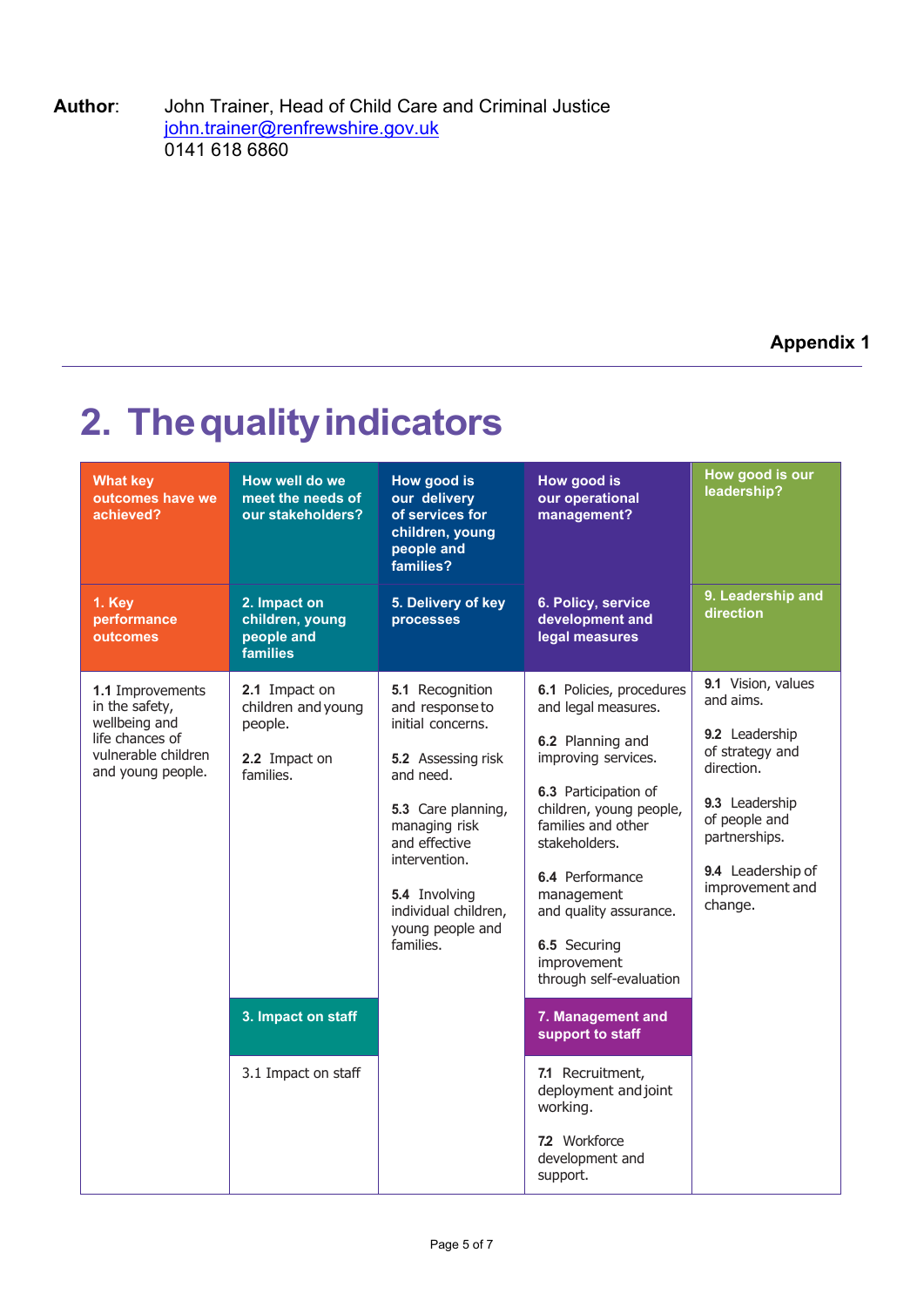

**Appendix 2** 

## **Care Inspectorate Six-point Evaluation Scale**

The Care Inspectorate use the following six point evaluation scale.

- 6 Excellent Outstanding or sector leading
- 5 Very Good Major strengths
- 4 Good Important strengths, with some areas for improvement
- 3 Adequate Strengths just outweigh weaknesses
- 2 Weak Important weaknesses priority action required
- 1 Unsatisfactory Major weaknesses urgent remedial action required

An evaluation of **excellent** describes performance which is sector leading and supports experiences and outcomes for people which are of outstandingly high quality. There is a demonstrable track record of innovative, effective practice and/or very high-quality performance across a wide range of its activities and from which others could learn. The Care Inspectorate can be confident that excellent performance is sustainable and that it will be maintained.

An evaluation of **very good** will apply to performance that demonstrates major strengths in supporting positive outcomes for people. There are very few areas for improvement. Those that do exist will have minimal adverse impact on people's experiences and outcomes. While opportunities are taken to strive for excellence within a culture of continuous improvement, performance evaluated as very good does not require significant adjustment.

An evaluation of **good** applies to performance where there is a number of important strengths that, taken together, clearly outweigh areas for improvement. The strengths will have a significant positive impact on people's experiences and outcomes. However, improvements are required to maximise wellbeing and ensure that people consistently have experiences and outcomes which are as positive as possible.

An evaluation of **adequate** applies where there are some strengths, but these just outweigh weaknesses. Strengths may still have a positive impact but the likelihood of achieving positive experiences and outcomes for people is reduced significantly because key areas of performance need to improve. Performance that is evaluated as adequate may be tolerable in particular circumstances, such as where a service or partnership is not yet fully established, or in the midst of major transition. However, continued performance at adequate level is not acceptable. Improvements must be made by building on strengths while addressing those elements that are not contributing to positive experiences and outcomes for people.

An evaluation of **weak** will apply to performance in which strengths can be identified but these are outweighed or compromised by significant weaknesses. The weaknesses, either individually or